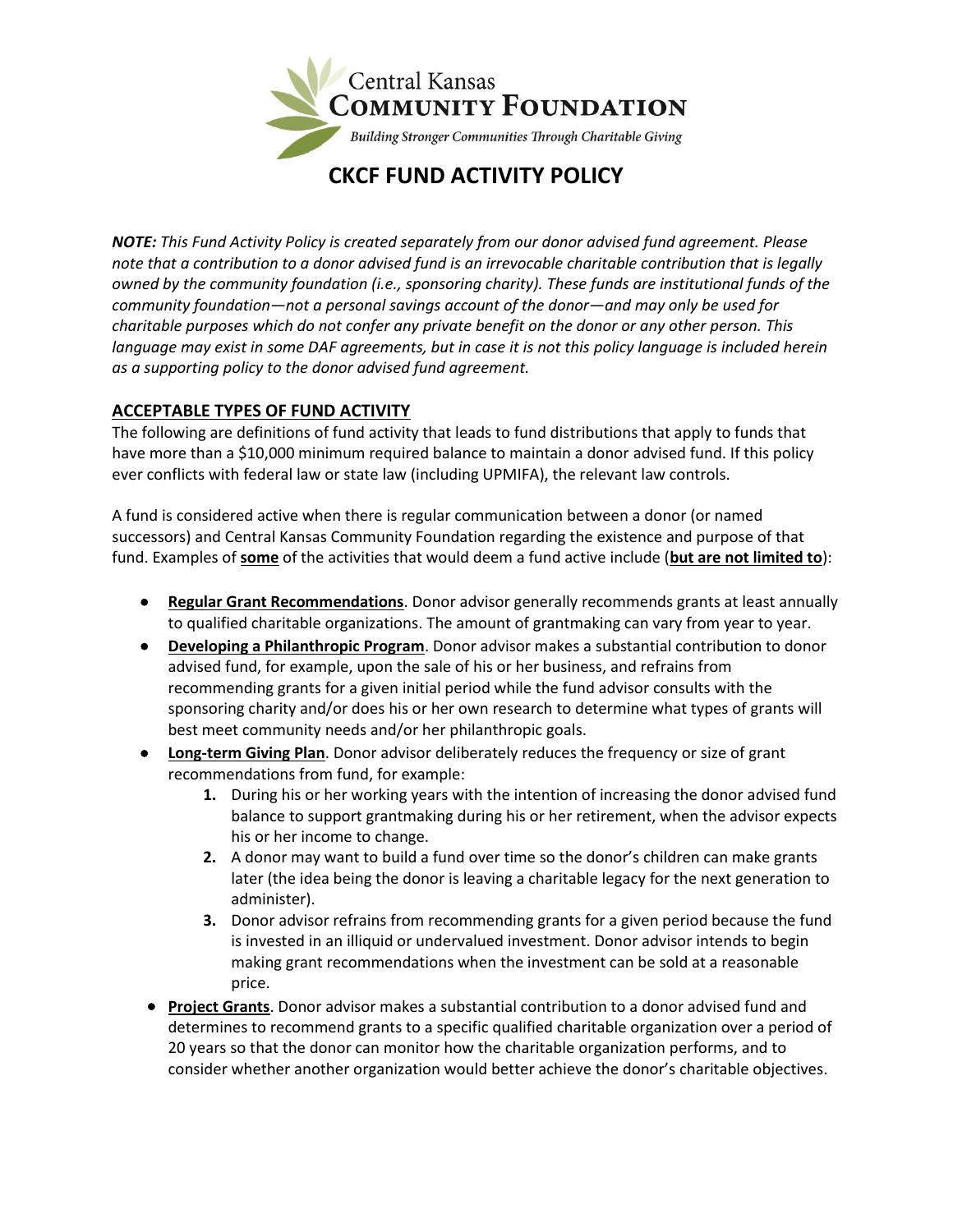- **Starter Fund:** Donor advised funds may need time to build the fund balance to make substantial grants to the community. Therefore, there may be no distributions made until the fund balance reaches an amount stated in the donor advised fund file.
- **Specific Occasion Grant.** Donor advisor refrains from recommending grants for a number of years with the specific charitable goal of recommending a grant upon a specific occasion. Examples may include:
	- **1.** Donor is incapacitated with no successor advisor(s) named so the community foundation waits until the donor's death to distribute the fund according to the donor's original intent;
	- **2.** Fund has transitioned to named successor advisors but they are minors and no adult representative is named to represent them (so grants resume when successor advisors meet age of maturity);
	- **3.** Founders of fund who are also the donor advisors are getting divorced so that grants are suspended until both the husband and wife agree on grants, which may include splitting the fund into two separate funds, one for each spouse to advise or eventually dissolving the fund by the making of charitable grants;
	- **4.** Grants are suspended during litigation involving a fund (e.g., the donor has left his/her estate to a fund, but the donor's children are disputing the bequest so the community foundation does not allow grants until the litigation is resolved);
	- **5.** Donor leaves a bequest to a fund and distributions are made periodically to the fund during the estate settlement process, but grants are not made until the estate is fully settled.

# **ACTIVATING GRANTMAKING**

Should grant activity stop for more than a 3-year period, steps will be taken by the staff or the board to activate that fund. These steps may include such activities as:

- Notifying the fund advisor regularly and periodically. The CKCF policy is to attempt to reach three times over each period of 1 year to encourage the fund advisor to activate the fund. Contacts attempts may include email, phone calls, and/or correspondence via US Postal Service.
- Distributing grants from the fund to qualified grant recipients that align with donor intent, but if the community foundation determines such intent is obsolete, incapable of being fulfilled, impractical, or inconsistent with the community's charitable needs, then exercise of the Central Kansas Community Foundation overriding variance power to enable the community foundation to continue to use its resources to meet the needs of the community and to address the charitable purposes for which the funds were committed.
- Closing of a "starter" fund if the "starter fund" balance does not reach the Foundation's required minimum amount for appropriate fund types within a stated period of time, and, but not limited to, re-allocating of the fund proceeds to the Central Kansas Community Foundation unrestricted fund or issuing the balance as a charitable grant to a qualified recipient before closing. It shall be documented in board minutes that a fund was closed for this purpose.